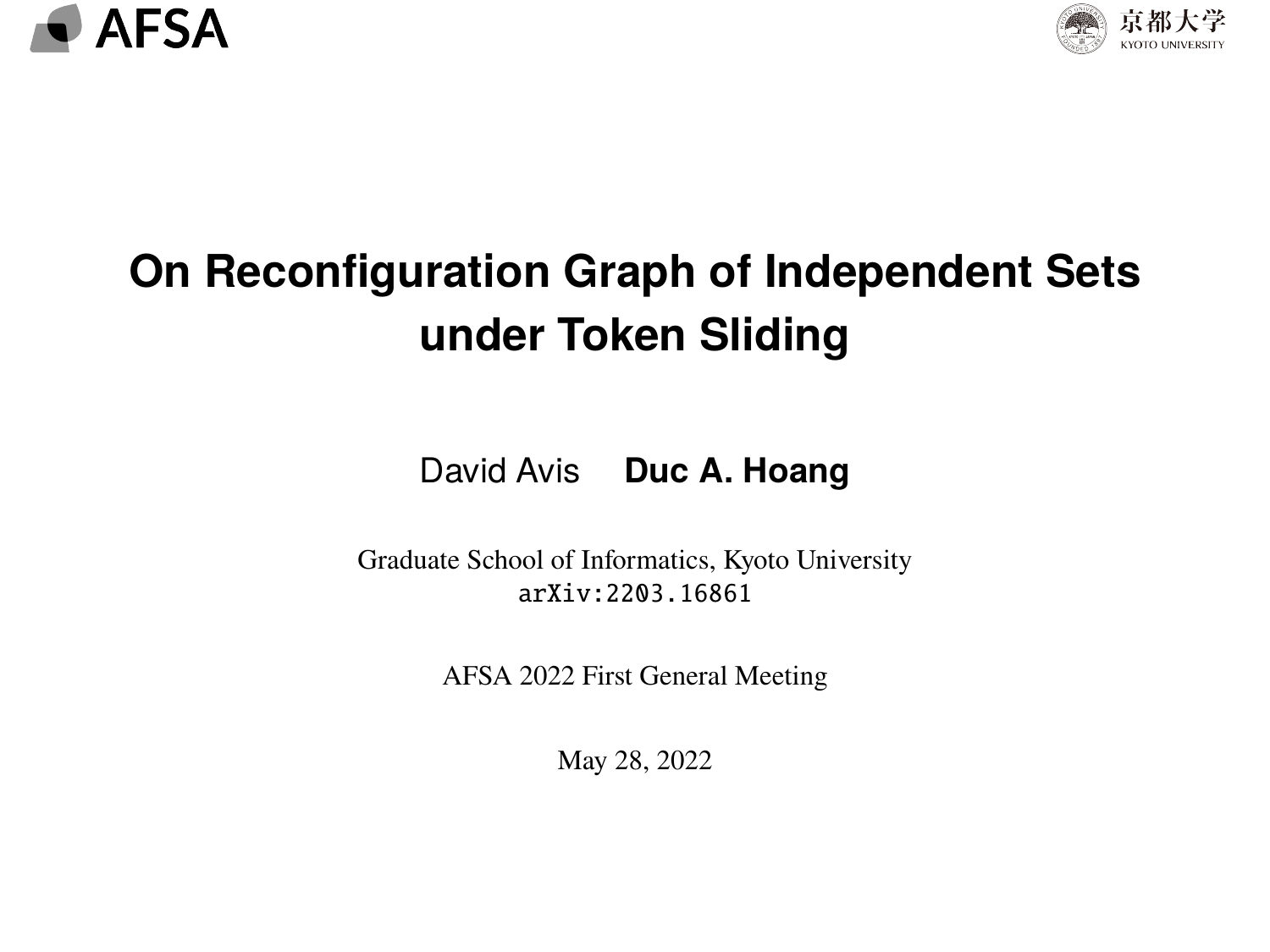### **TS-Reconfiguration Graph of Independent Sets**

Given  $G = (V, E)$  and a positive integer k.

- Each vertex of G contains at most *one unlabeled* token.
- *Token Sliding* (TS) involves moving a token from one vertex to one of its

*unoccupied adjacent* vertices.

We consider  $TS_k(G)$  and  $TS(G)$ .

- **Nodes:**
	- **TS**<sub>k</sub> $(G)$ : independent sets of G of *size* k.
	- $\blacksquare$  **TS(G)**: independent sets of G of *arbitrary size*.

**Edges:** defined under *Token Sliding*.



 $OQ$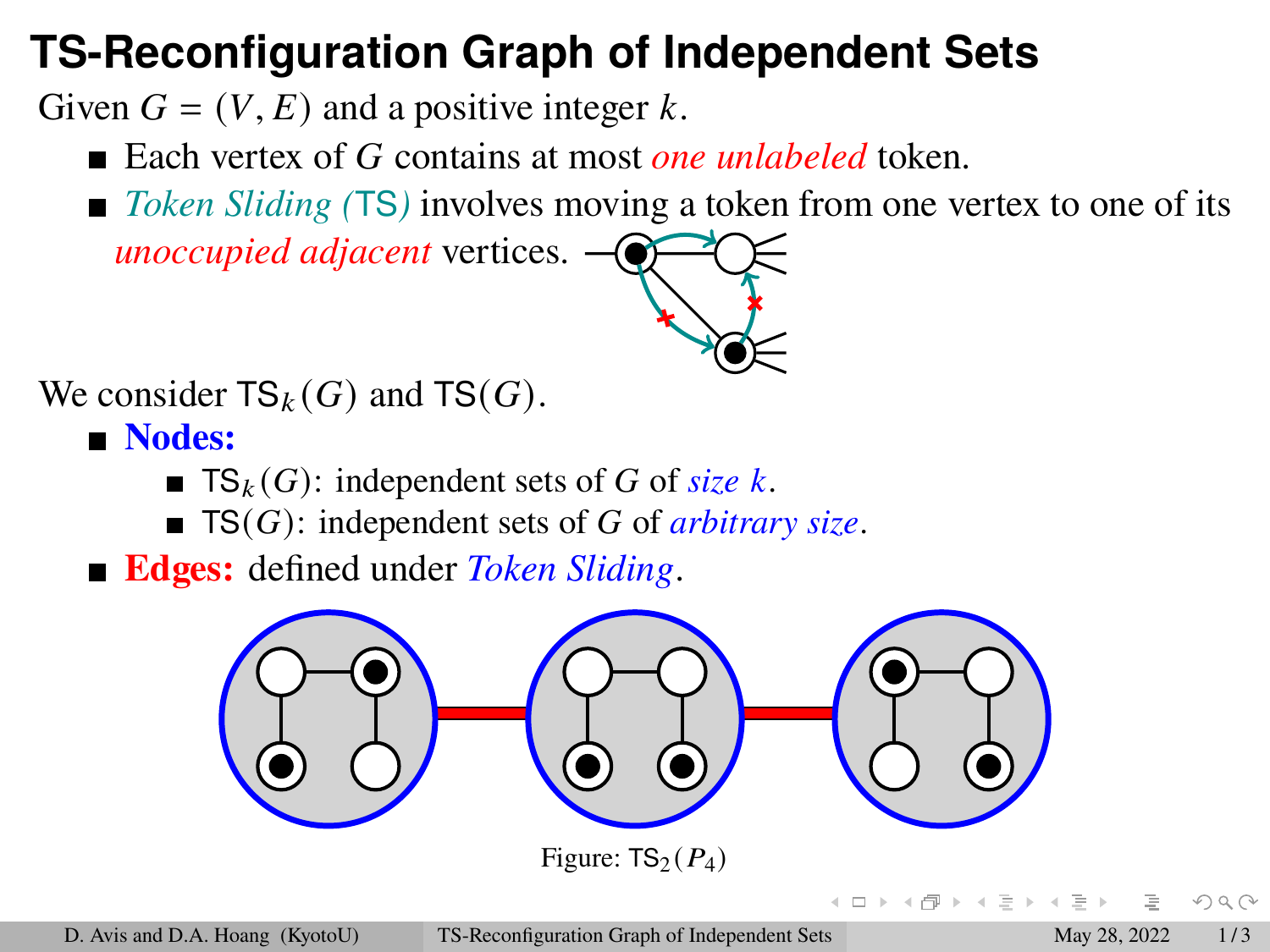# TS () **From Algorithmic Viewpoint Very Well-Studied**



Figure: Computational complexity of *Reachability* between two given nodes in  $\mathsf{TS}_k(G)$  and other related reconfiguration graphs *for different input graphs* © Nishimura [\[Nishimura 2018\]](#page-4-0)

イロト イ押 トイヨ トイヨト

 $OQ$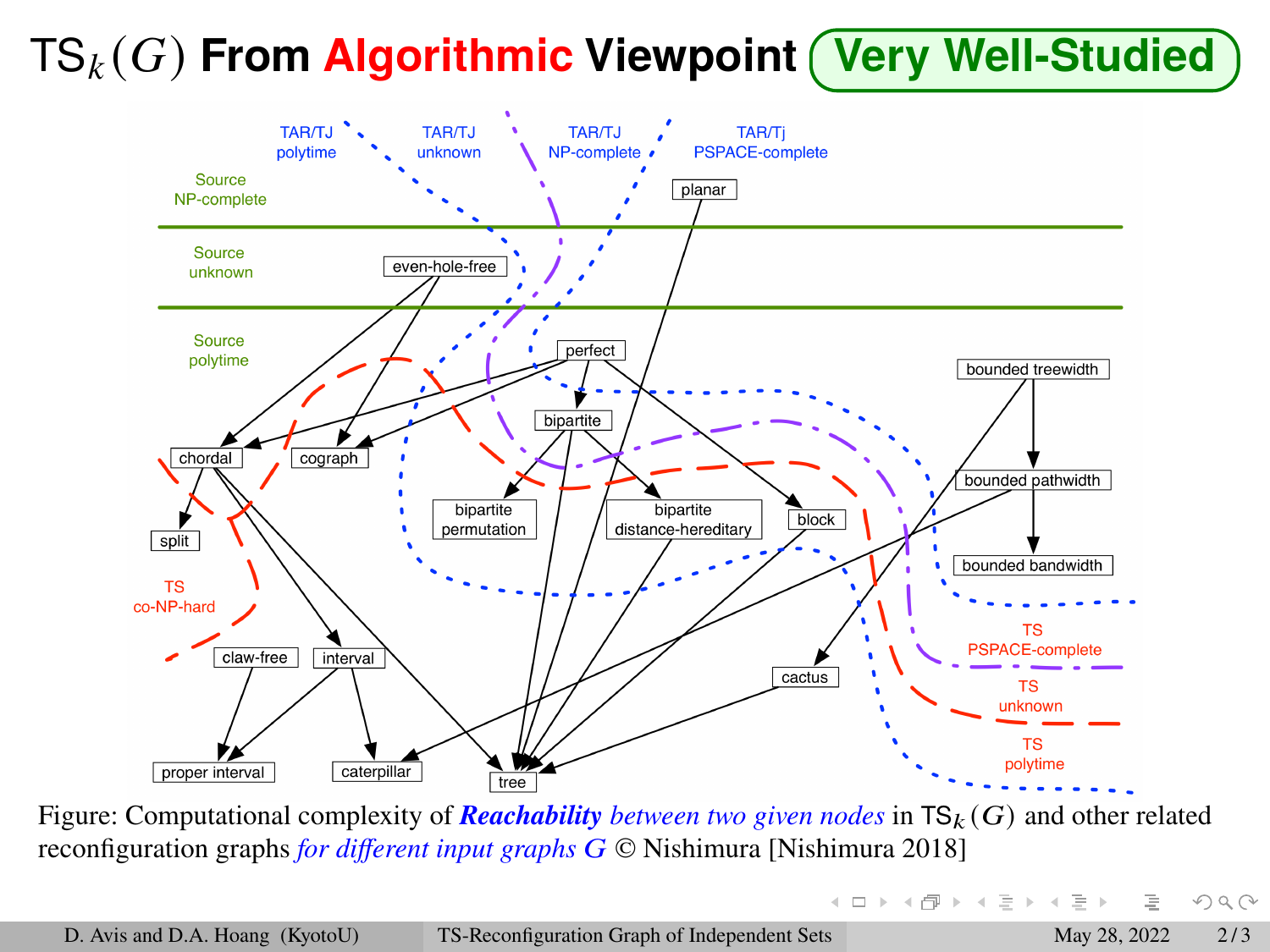## TS () **From Graph-Theoretic Viewpoint This Poster**

We consider *two main questions*

- **(Q1)** *Is G* a TS<sub>k</sub>-reconfiguration graph ( $k \ge 2$ ), i.e., does there exist a graph H such that  $G \simeq \text{TS}_k(H)$ ?
- **(Q2)** If G satisfies some property P, does  $TS(G)/TS_k(G)$  also satisfy P, and *vice versa?*

#### **Our Results [\[Avis and Hoang 2022\]](#page-4-1)**

■ *We answered (O1) for different graphs G*, including complete graphs, paths, cycles, complete bipartite graphs, and connected split graphs.

*<u>* $\blacksquare$  *We answered (O2) for different properties*  $\mathcal{P}$ *, including s-partite,</u>* planar, (non-)acyclic, Eulerian, and the clique's size.

 $OQ$ 

 $\leftarrow$   $\Box$   $\rightarrow$   $\rightarrow$   $\Box$ 

 $\triangleright$  -4  $\Xi$  -3